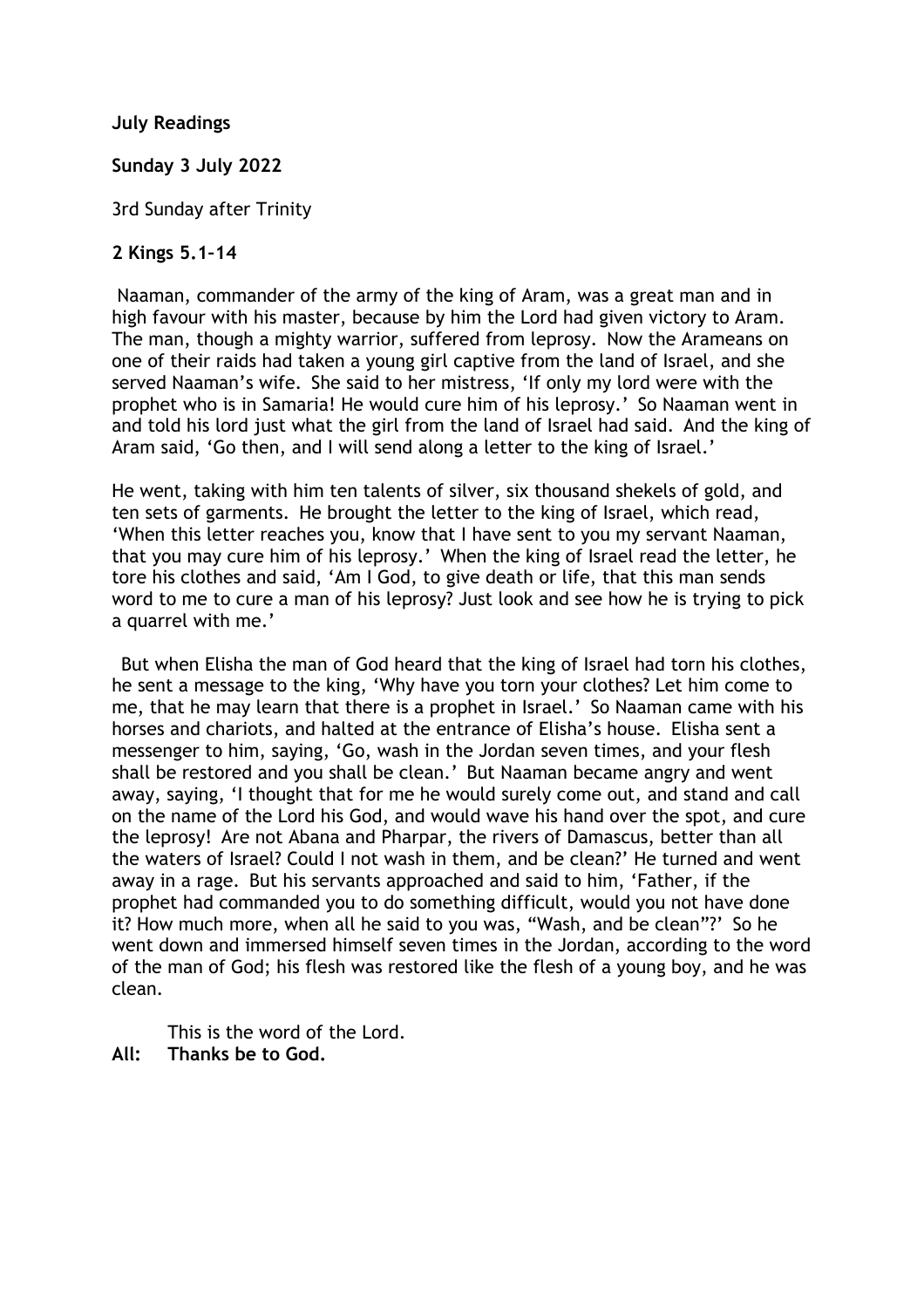## **Galatians 6. [1–6] 7–16**

My friends, if anyone is detected in a transgression, you who have received the Spirit should restore such a one in a spirit of gentleness. Take care that you yourselves are not tempted. Bear one another's burdens, and in this way you will fulfil the law of Christ. For if those who are nothing think they are something, they deceive themselves. All must test their own work; then that work, rather than their neighbour's work, will become a cause for pride. For all must carry their own loads.

Those who are taught the word must share in all good things with their teacher.]

Do not be deceived; God is not mocked, for you reap whatever you sow. If you sow to your own flesh, you will reap corruption from the flesh; but if you sow to the Spirit, you will reap eternal life from the Spirit. So let us not grow weary in doing what is right, for we will reap at harvest time, if we do not give up. So then, whenever we have an opportunity, let us work for the good of all, and especially for those of the family of faith.

See what large letters I make when I am writing in my own hand! It is those who want to make a good showing in the flesh that try to compel you to be circumcised—only that they may not be persecuted for the cross of Christ. Even the circumcised do not themselves obey the law, but they want you to be circumcised so that they may boast about your flesh. May I never boast of anything except the cross of our Lord Jesus Christ, by which the world has been crucified to me, and I to the world. For neither circumcision nor uncircumcision is anything; but a new creation is everything! As for those who will follow this rule—peace be upon them, and mercy, and upon the Israel of God.

This is the word of the Lord.

**All: Thanks be to God.**

## **Gospel Reading**

Hear the Gospel of our Lord Jesus Christ according to Luke. **All: Glory to you, O Lord.**

## **Luke 10.1–11, 16–20**

After this the Lord appointed seventy others and sent them on ahead of him in pairs to every town and place where he himself intended to go. He said to them, 'The harvest is plentiful, but the labourers are few; therefore ask the Lord of the harvest to send out labourers into his harvest. Go on your way. See, I am sending you out like lambs into the midst of wolves. Carry no purse, no bag, no sandals; and greet no one on the road. Whatever house you enter, first say, "Peace to this house!" And if anyone is there who shares in peace, your peace will rest on that person; but if not, it will return to you. Remain in the same house, eating and drinking whatever they provide, for the labourer deserves to be paid. Do not move about from house to house. Whenever you enter a town and its people welcome you, eat what is set before you; cure the sick who are there, and say to them, "The kingdom of God has come near to you." But whenever you enter a town and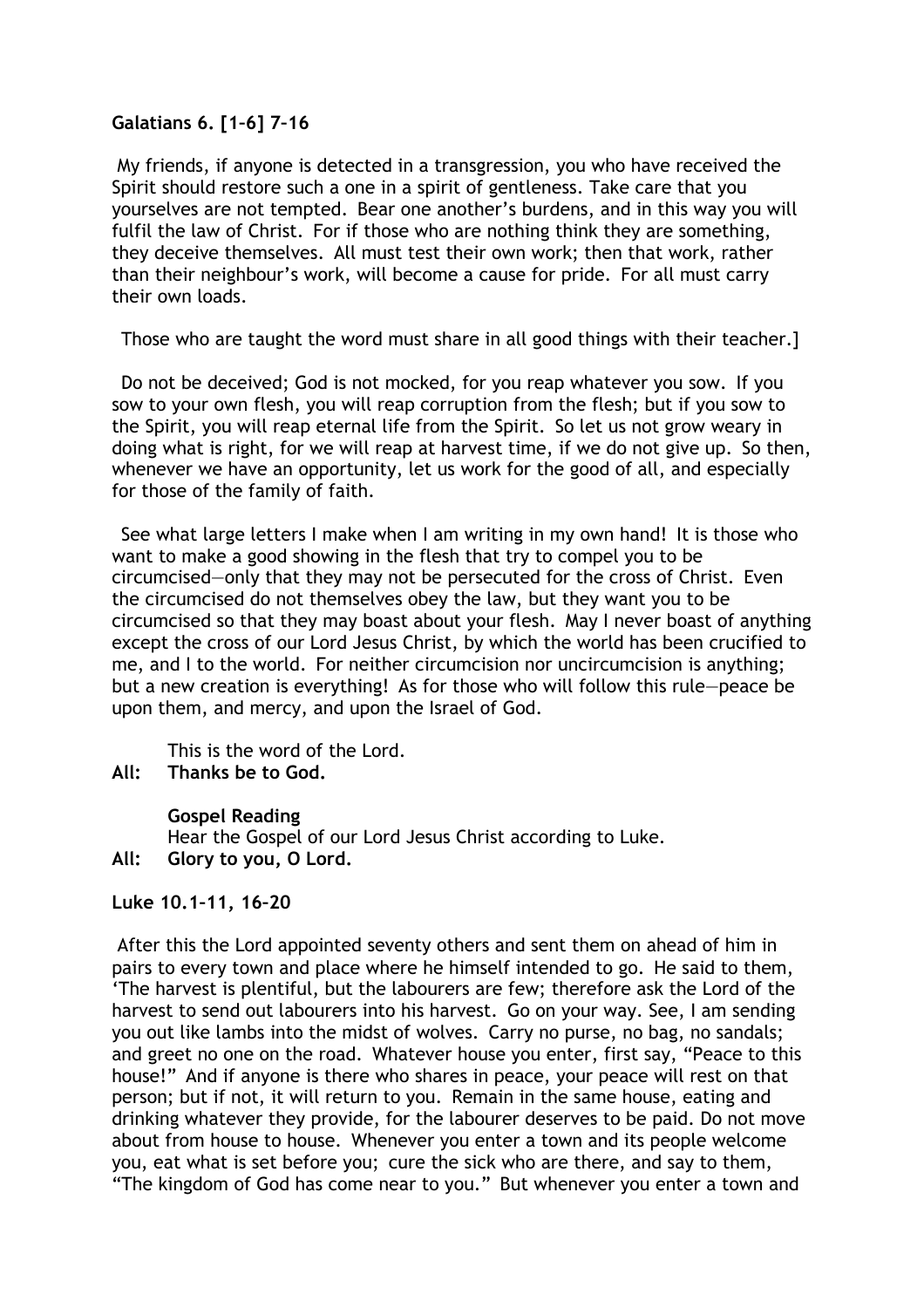they do not welcome you, go out into its streets and say, "Even the dust of your town that clings to our feet, we wipe off in protest against you. Yet know this: the kingdom of God has come near."

'Whoever listens to you listens to me, and whoever rejects you rejects me, and whoever rejects me rejects the one who sent me.'

The seventy returned with joy, saying, 'Lord, in your name even the demons submit to us!' He said to them, 'I watched Satan fall from heaven like a flash of lightning. See, I have given you authority to tread on snakes and scorpions, and over all the power of the enemy; and nothing will hurt you. Nevertheless, do not rejoice at this, that the spirits submit to you, but rejoice that your names are written in heaven.'

This is the Gospel of the Lord. **All: Praise to you, O Christ.**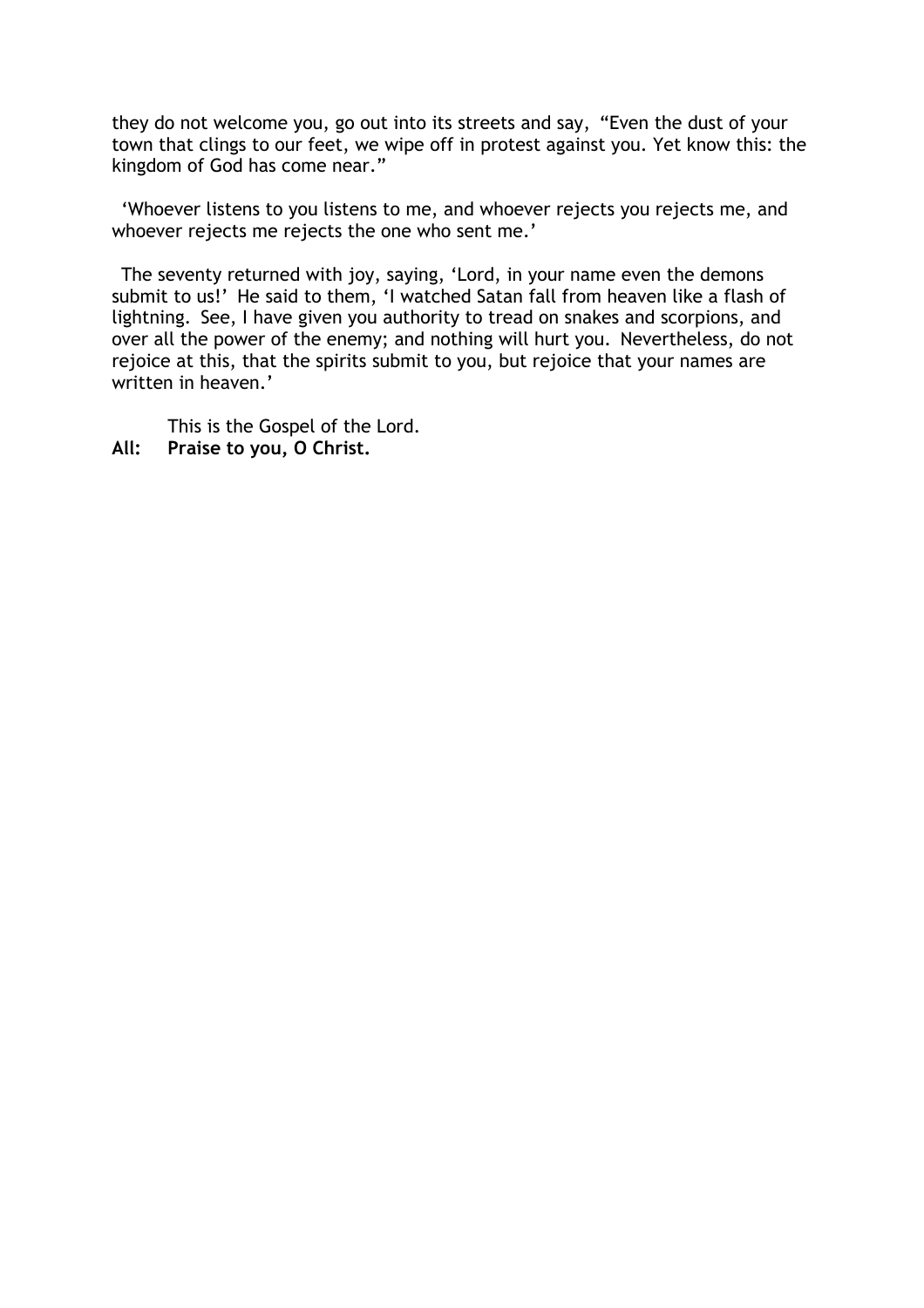**Sunday 10 July 2022** 4th Sunday after Trinity

#### **Amos 7.7–end**

This is what he showed me: the Lord was standing beside a wall built with a plumb-line, with a plumb-line in his hand. And the Lord said to me, 'Amos, what do you see?' And I said, 'A plumb-line.' Then the Lord said,

'See, I am setting a plumb-line

in the midst of my people Israel;

I will never again pass them by;

the high places of Isaac shall be made desolate,

and the sanctuaries of Israel shall be laid waste,

and I will rise against the house of Jeroboam with the sword.'

Then Amaziah, the priest of Bethel, sent to King Jeroboam of Israel, saying, 'Amos has conspired against you in the very centre of the house of Israel; the land is not able to bear all his words. For thus Amos has said,

"Jeroboam shall die by the sword,

and Israel must go into exile

away from his land." '

And Amaziah said to Amos, 'O seer, go, flee away to the land of Judah, earn your bread there, and prophesy there; but never again prophesy at Bethel, for it is the king's sanctuary, and it is a temple of the kingdom.'

Then Amos answered Amaziah, 'I am no prophet, nor a prophet's son; but I am a herdsman, and a dresser of sycomore trees, and the Lord took me from following the flock, and the Lord said to me, "Go, prophesy to my people Israel."

'Now therefore hear the word of the Lord.

You say, "Do not prophesy against Israel,

and do not preach against the house of Isaac."

Therefore, thus says the Lord:

"Your wife shall become a prostitute in the city,

and your sons and your daughters shall fall by the sword,

and your land shall be parcelled out by line;

you yourself shall die in an unclean land,

and Israel shall surely go into exile away from its land."'

This is the word of the Lord.

**All: Thanks be to God.**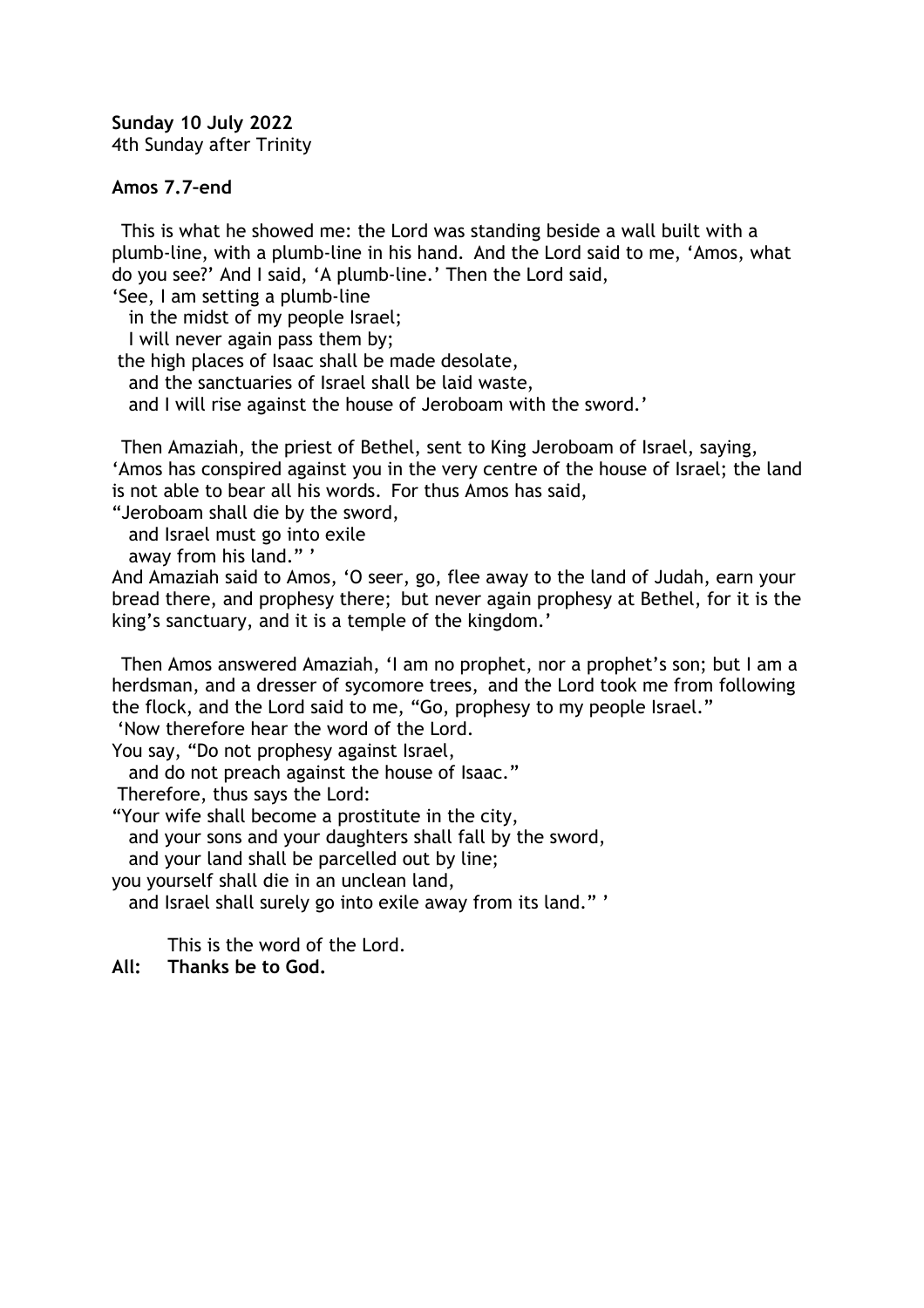## **Colossians 1.1–14**

Paul, an apostle of Christ Jesus by the will of God, and Timothy our brother,

To the saints and faithful brothers and sisters in Christ in Colossae:

Grace to you and peace from God our Father.

In our prayers for you we always thank God, the Father of our Lord Jesus Christ, for we have heard of your faith in Christ Jesus and of the love that you have for all the saints, because of the hope laid up for you in heaven. You have heard of this hope before in the word of the truth, the gospel that has come to you. Just as it is bearing fruit and growing in the whole world, so it has been bearing fruit among yourselves from the day you heard it and truly comprehended the grace of God. This you learned from Epaphras, our beloved fellow-servant. He is a faithful minister of Christ on your behalf, and he has made known to us your love in the Spirit.

For this reason, since the day we heard it, we have not ceased praying for you and asking that you may be filled with the knowledge of God's will in all spiritual wisdom and understanding, so that you may lead lives worthy of the Lord, fully pleasing to him, as you bear fruit in every good work and as you grow in the knowledge of God. May you be made strong with all the strength that comes from his glorious power, and may you be prepared to endure everything with patience, while joyfully giving thanks to the Father, who has enabled you to share in the inheritance of the saints in the light. He has rescued us from the power of darkness and transferred us into the kingdom of his beloved Son, in whom we have redemption, the forgiveness of sins.

This is the word of the Lord.

**All: Thanks be to God.**

## **Gospel Reading**

Hear the Gospel of our Lord Jesus Christ according to Luke.

**All: Glory to you, O Lord.**

## **Luke 10.25–37**

Just then a lawyer stood up to test Jesus. 'Teacher,' he said, 'what must I do to inherit eternal life?' He said to him, 'What is written in the law? What do you read there?' He answered, 'You shall love the Lord your God with all your heart, and with all your soul, and with all your strength, and with all your mind; and your neighbour as yourself.' And he said to him, 'You have given the right answer; do this, and you will live.'

But wanting to justify himself, he asked Jesus, 'And who is my neighbour?' Jesus replied, 'A man was going down from Jerusalem to Jericho, and fell into the hands of robbers, who stripped him, beat him, and went away, leaving him half dead. Now by chance a priest was going down that road; and when he saw him, he passed by on the other side. So likewise a Levite, when he came to the place and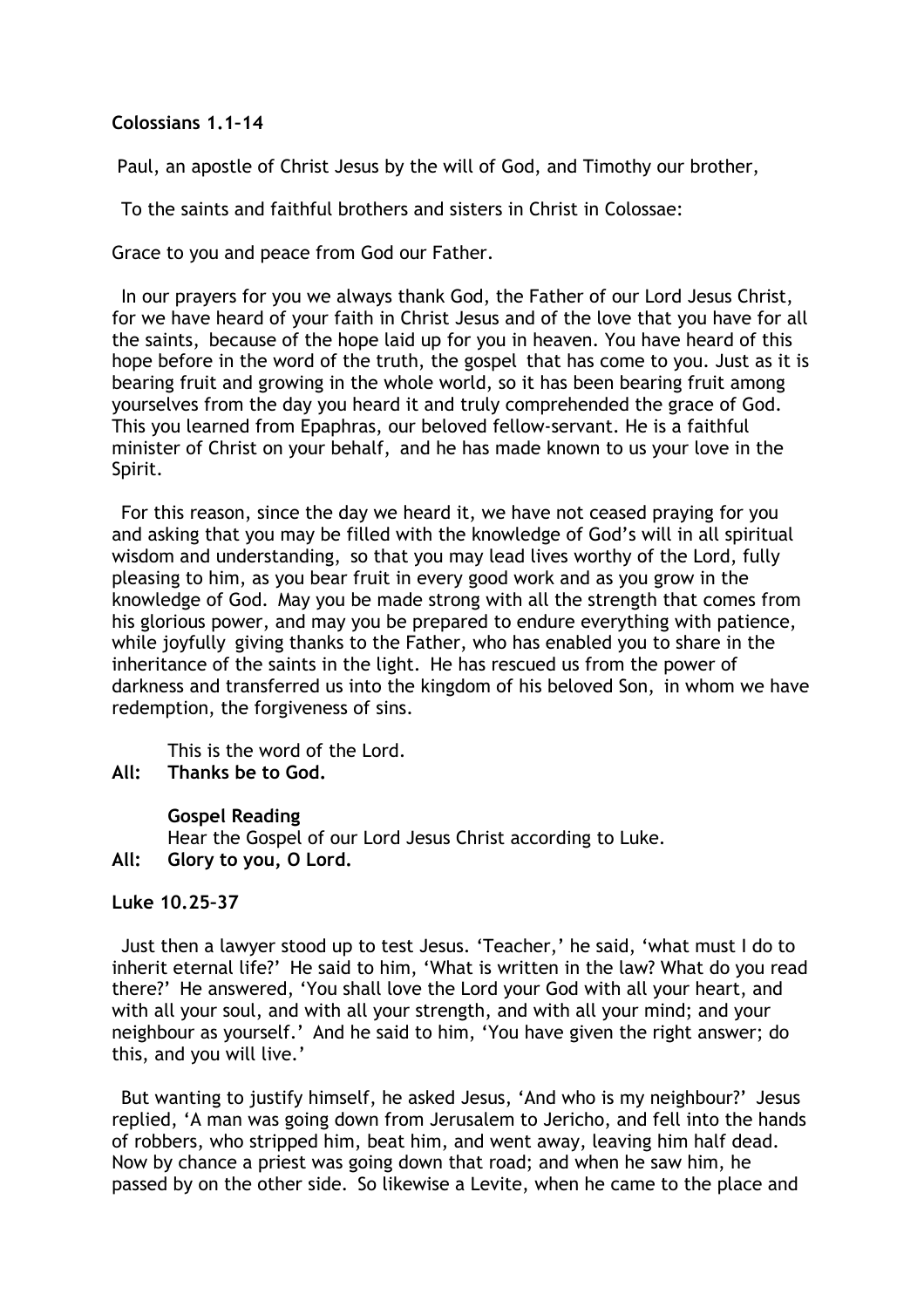saw him, passed by on the other side. But a Samaritan while travelling came near him; and when he saw him, he was moved with pity. He went to him and bandaged his wounds, having poured oil and wine on them. Then he put him on his own animal, brought him to an inn, and took care of him. The next day he took out two denarii, gave them to the innkeeper, and said, "Take care of him; and when I come back, I will repay you whatever more you spend." Which of these three, do you think, was a neighbour to the man who fell into the hands of the robbers?' He said, 'The one who showed him mercy.' Jesus said to him, 'Go and do likewise.'

This is the Gospel of the Lord.

**All: Praise to you, O Christ.**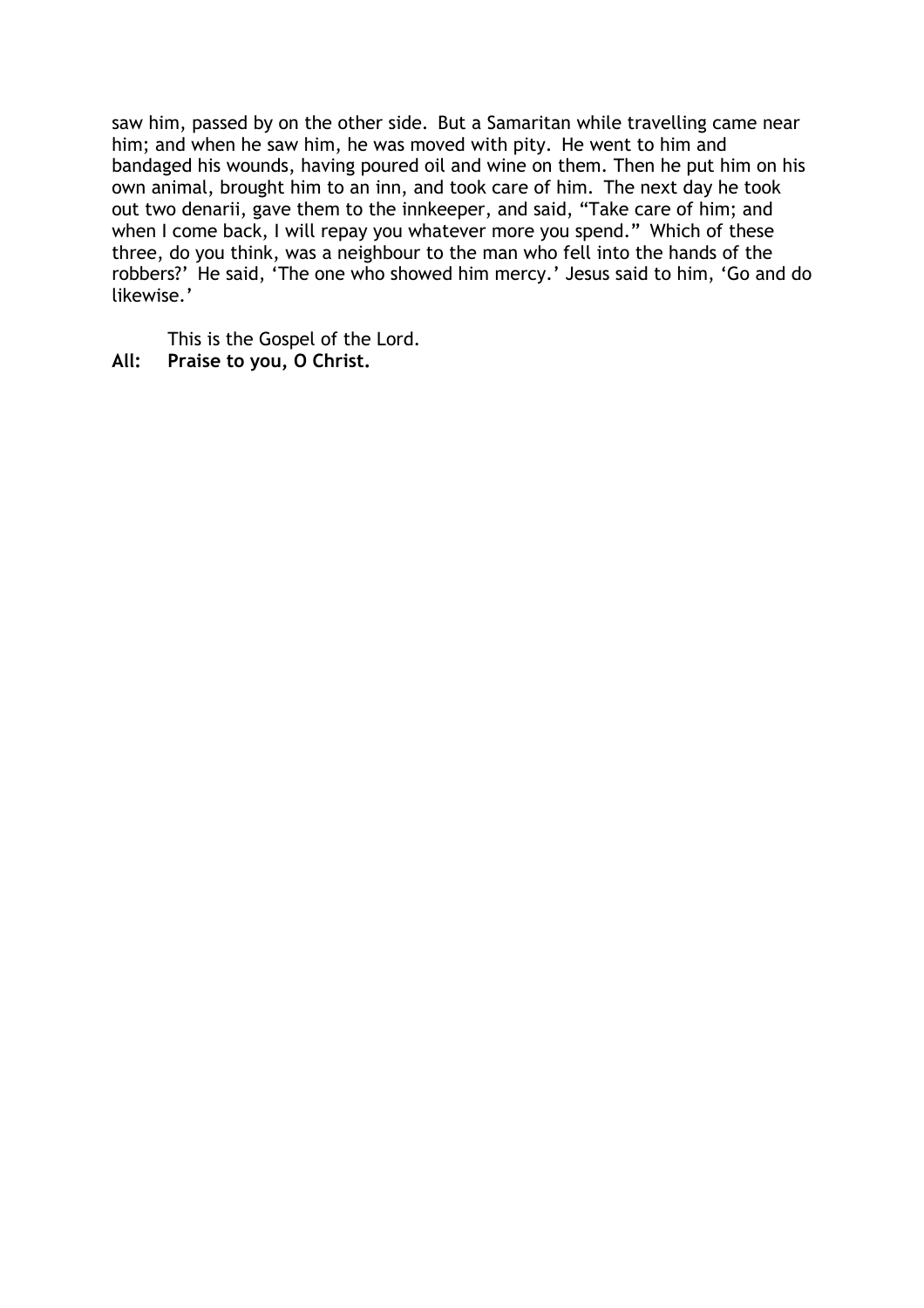**Sunday 17 July 2022** 5th Sunday after Trinity

#### **Amos 8.1–12**

This is what the Lord God showed me—a basket of summer fruit. He said, 'Amos, what do you see?' And I said, 'A basket of summer fruit.' Then the Lord said to me, 'The end has come upon my people Israel; I will never again pass them by. The songs of the temple shall become wailings on that day,' says the Lord God; 'the dead bodies shall be many, cast out in every place. Be silent!' Hear this, you that trample on the needy, and bring to ruin the poor of the land, saying, 'When will the new moon be over so that we may sell grain; and the sabbath, so that we may offer wheat for sale? We will make the ephah small and the shekel great, and practise deceit with false balances, buying the poor for silver and the needy for a pair of sandals, and selling the sweepings of the wheat.' The Lord has sworn by the pride of Jacob: Surely I will never forget any of their deeds. Shall not the land tremble on this account, and everyone mourn who lives in it, and all of it rise like the Nile, and be tossed about and sink again, like the Nile of Egypt? On that day, says the Lord God, I will make the sun go down at noon, and darken the earth in broad daylight. I will turn your feasts into mourning, and all your songs into lamentation; I will bring sackcloth on all loins, and baldness on every head; I will make it like the mourning for an only son, and the end of it like a bitter day. The time is surely coming, says the Lord God, when I will send a famine on the land; not a famine of bread, or a thirst for water, but of hearing the words of the Lord. They shall wander from sea to sea, and from north to east; they shall run to and fro, seeking the word of the Lord, but they shall not find it.

This is the word of the Lord. **All: Thanks be to God.**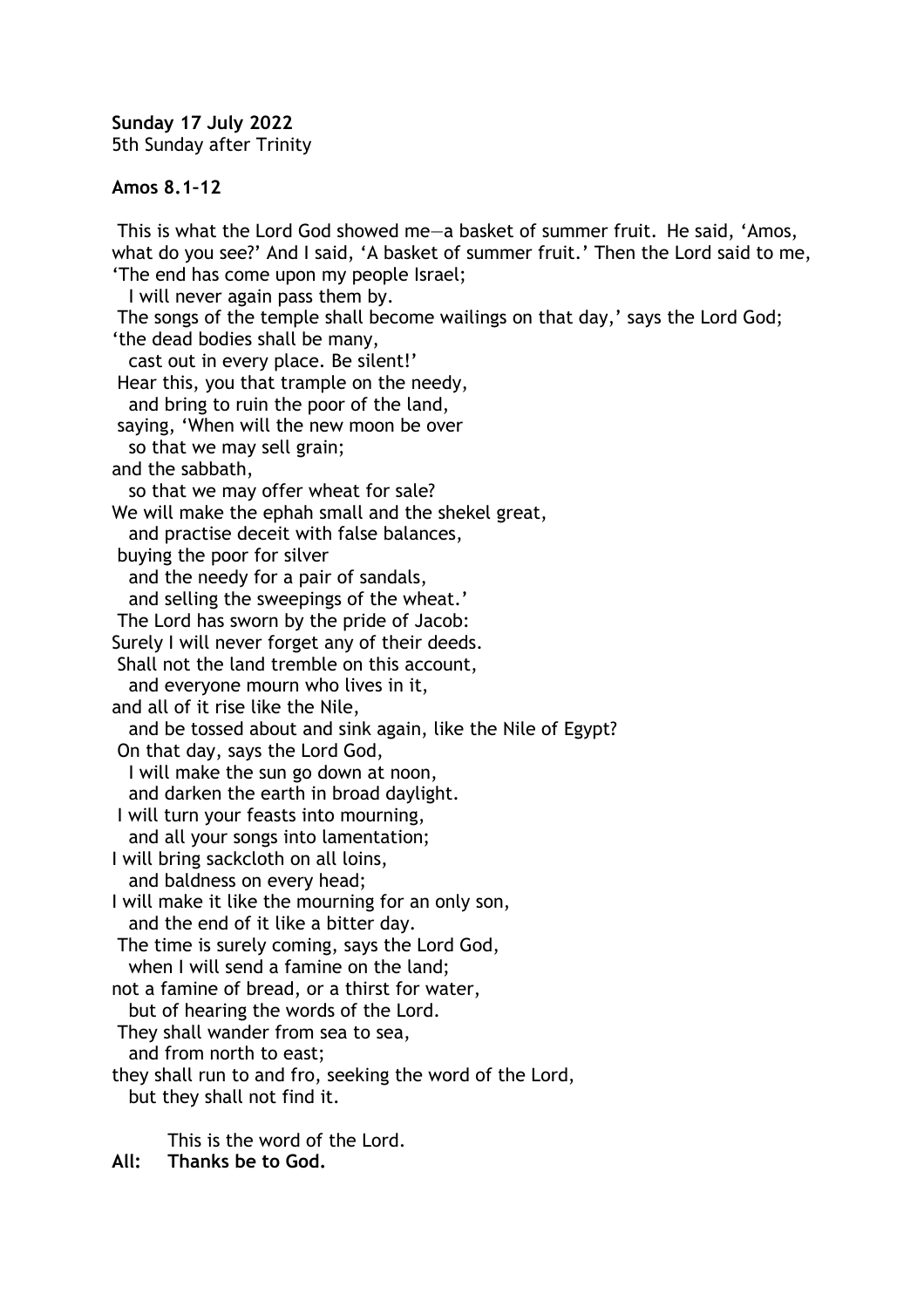## **Psalm 52**

- 1 Why do you glory in evil, you tyrant, while the goodness of God endures continually?
- 2 You plot destruction, you deceiver; your tongue is like a sharpened razor.
- 3 You love evil rather than good, falsehood rather than the word of truth. 4 You love all words that hurt. •
- O you deceitful tongue.
- 5 Therefore God shall utterly bring you down; he shall take you and pluck you out of your tent and root you out of the land of the living.
- 6 The righteous shall see this and tremble; they shall laugh you to scorn, and say:
- 7 'This is the one who did not take God for a refuge, but trusted in great riches and relied upon wickedness.'
- 8 But I am like a spreading olive tree in the house of God; I trust in the goodness of God for ever and ever.
- 9 I will always give thanks to you for what you have done; I will hope in your name, for your faithful ones delight in it.

## **Colossians 1.15–28**

 $15$  He is the image of the invisible God, the firstborn of all creation;  $16$  for in him all things in heaven and on earth were created, things visible and invisible, whether thrones or dominions or rulers or powers—all things have been created through him and for him.  $17$  He himself is before all things, and in him all things hold together. <sup>18</sup> He is the head of the body, the church; he is the beginning, the firstborn from the dead, so that he might come to have first place in everything. 19 For in him all the fullness of God was pleased to dwell, <sup>20</sup> and through him God was pleased to reconcile to himself all things, whether on earth or in heaven, by making peace through the blood of his cross.

<sup>21</sup> And you who were once estranged and hostile in mind, doing evil deeds,  $^{22}$  he has now reconciled in his fleshly body through death, so as to present you holy and blameless and irreproachable before him— $23$  provided that you continue securely established and steadfast in the faith, without shifting from the hope promised by the gospel that you heard, which has been proclaimed to every creature under heaven. I, Paul, became a servant of this gospel.

 $24$  I am now rejoicing in my sufferings for your sake, and in my flesh I am completing what is lacking in Christ's afflictions for the sake of his body, that is, the church. 25 I became its servant according to God's commission that was given to me for you, to make the word of God fully known,  $^{26}$  the mystery that has been hidden throughout the ages and generations but has now been revealed to his saints. <sup>27</sup> To them God chose to make known how great among the Gentiles are the riches of the glory of this mystery, which is Christ in you, the hope of glory.  $^{28}$  It is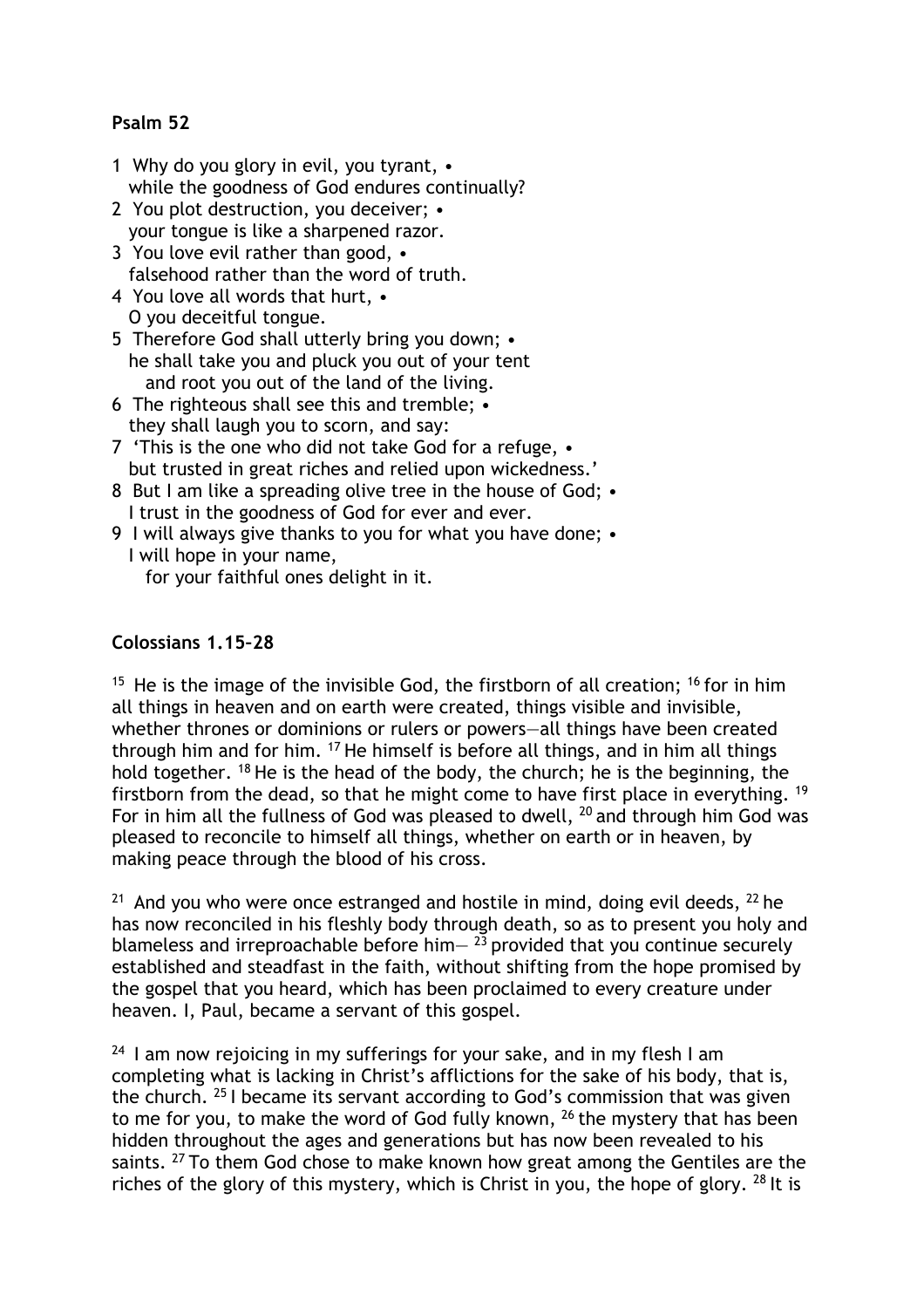he whom we proclaim, warning everyone and teaching everyone in all wisdom, so that we may present everyone mature in Christ.

This is the word of the Lord.

**All: Thanks be to God.**

**Gospel Reading**

Hear the Gospel of our Lord Jesus Christ according to Luke.

**All: Glory to you, O Lord.**

## **Luke 10.38–end**

Now as they went on their way, he entered a certain village, where a woman named Martha welcomed him into her home. She had a sister named Mary, who sat at the Lord's feet and listened to what he was saying. But Martha was distracted by her many tasks; so she came to him and asked, 'Lord, do you not care that my sister has left me to do all the work by myself? Tell her then to help me.' But the Lord answered her, 'Martha, Martha, you are worried and distracted by many things; there is need of only one thing. Mary has chosen the better part, which will not be taken away from her.'

This is the Gospel of the Lord.

**All: Praise to you, O Christ.**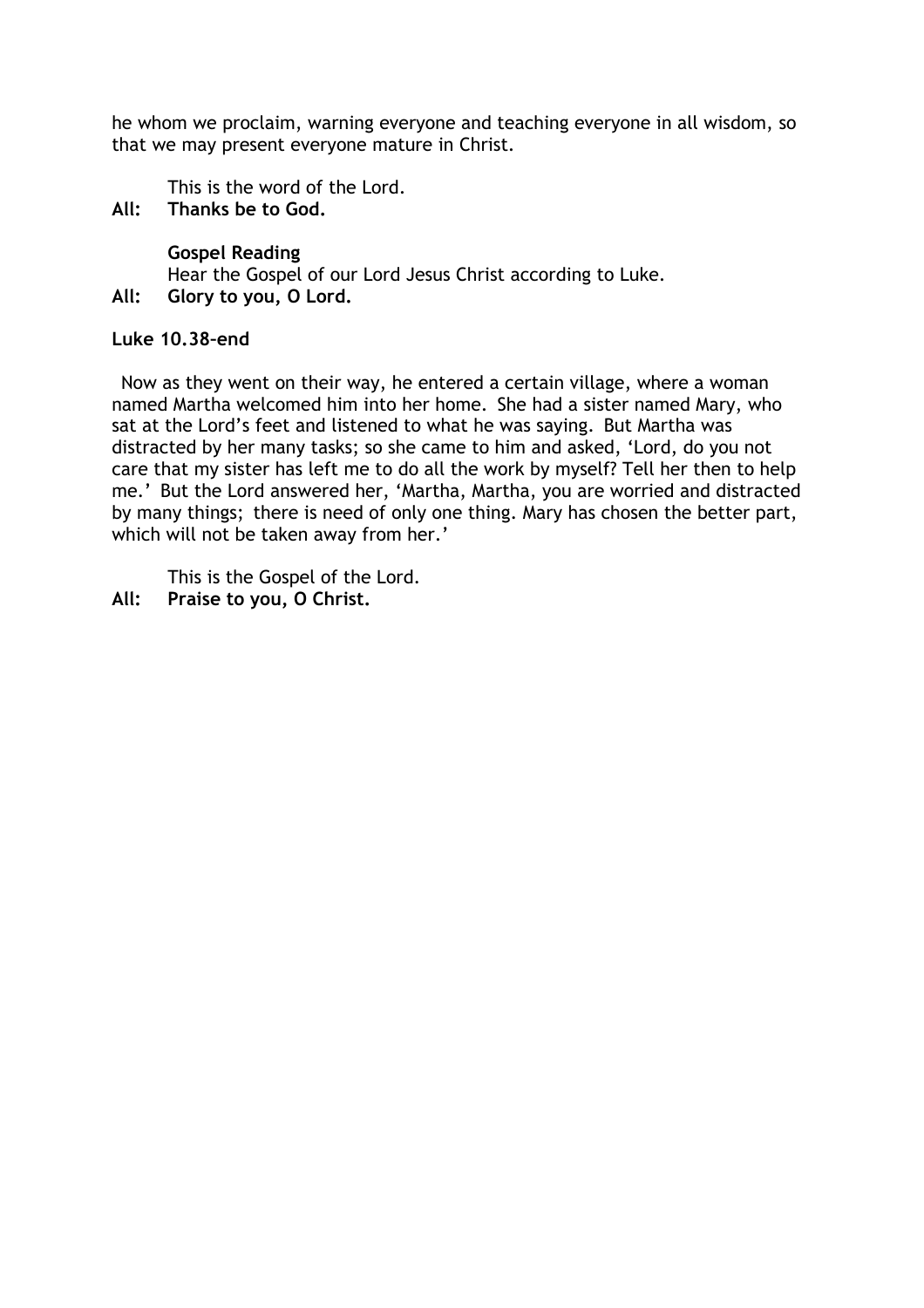#### **Sunday 24 July 2022** 6th Sunday after Trinity

#### **Hosea 1.2–10**

When the Lord first spoke through Hosea, the Lord said to Hosea, 'Go, take for yourself a wife of whoredom and have children of whoredom, for the land commits great whoredom by forsaking the Lord.' So he went and took Gomer daughter of Diblaim, and she conceived and bore him a son.

And the Lord said to him, 'Name him Jezreel; for in a little while I will punish the house of Jehu for the blood of Jezreel, and I will put an end to the kingdom of the house of Israel. On that day I will break the bow of Israel in the valley of Jezreel.'

She conceived again and bore a daughter. Then the Lord said to him, 'Name her Lo-ruhamah, for I will no longer have pity on the house of Israel or forgive them. But I will have pity on the house of Judah, and I will save them by the Lord their God; I will not save them by bow, or by sword, or by war, or by horses, or by horsemen.'

When she had weaned Lo-ruhamah, she conceived and bore a son. Then the Lord said, 'Name him Lo-ammi, for you are not my people and I am not your God.'

Yet the number of the people of Israel shall be like the sand of the sea, which can be neither measured nor numbered; and in the place where it was said to them, 'You are not my people', it shall be said to them, 'Children of the living God.'

This is the word of the Lord.

## **All: Thanks be to God.**

## **Psalm 85**

- 1 Lord, you were gracious to your land; you restored the fortunes of Jacob.
- 2 You forgave the offence of your people and covered all their sins.
- 3 You laid aside all your fury and turned from your wrathful indignation.
- 4 Restore us again, O God our Saviour, and let your anger cease from us.
- 5 Will you be displeased with us for ever? Will you stretch out your wrath from one generation to another?
- 6 Will you not give us life again, that your people may rejoice in you?
- 7 Show us your mercy, O Lord, and grant us your salvation.
- 8 I will listen to what the Lord God will say, for he shall speak peace to his people and to the faithful, that they turn not again to folly.
- 9 Truly, his salvation is near to those who fear him,  $\bullet$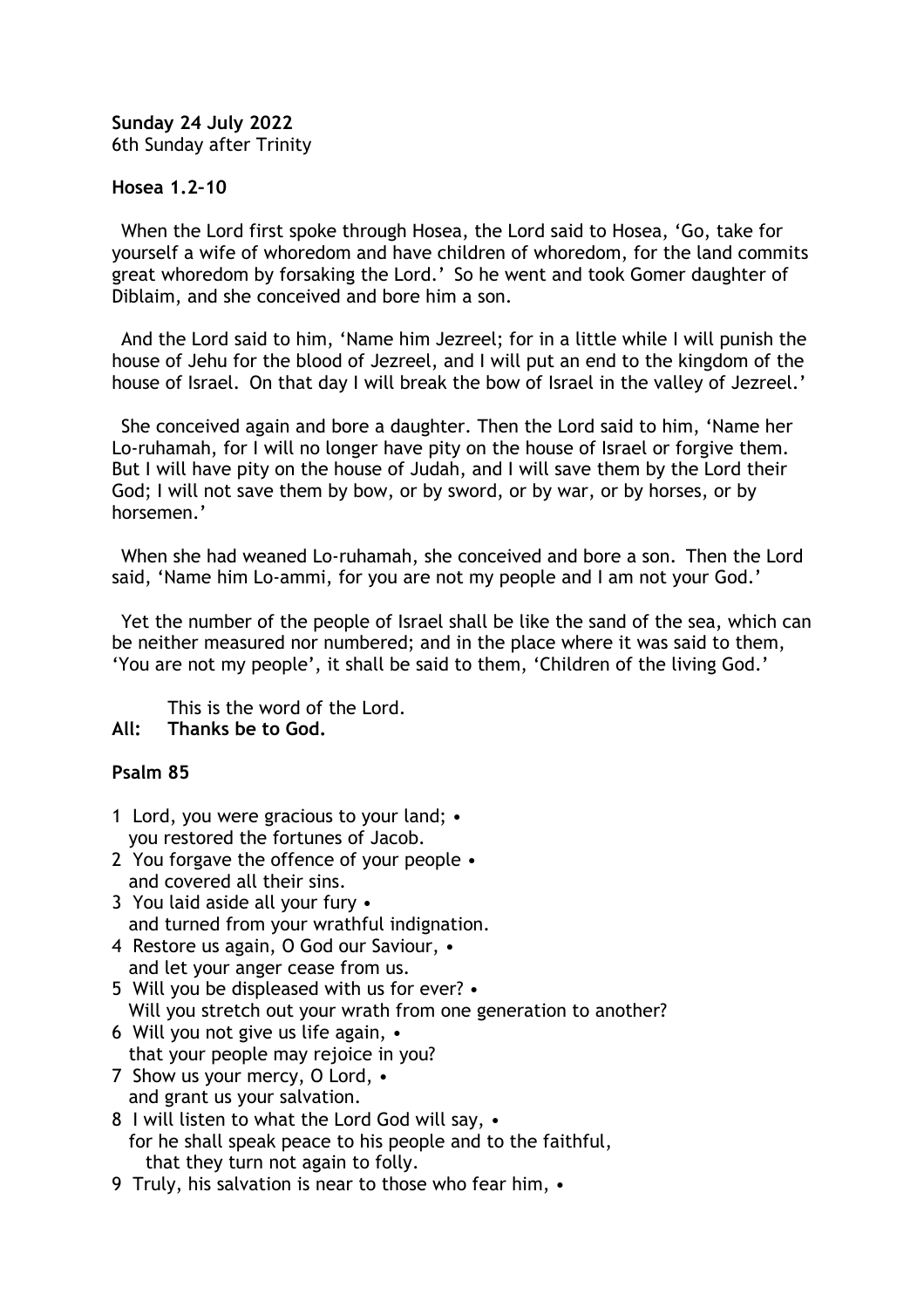that his glory may dwell in our land.

- 10 Mercy and truth are met together, •
- righteousness and peace have kissed each other;
- 11 Truth shall spring up from the earth and righteousness look down from heaven.
- 12 The Lord will indeed give all that is good. and our land will yield its increase.
- 13 Righteousness shall go before him and direct his steps in the way.

This is the word of the Lord. **All: Thanks be to God.**

# **Colossians 2.6–15 [16–19]**

As you therefore have received Christ Jesus the Lord, continue to live your lives in him, rooted and built up in him and established in the faith, just as you were taught, abounding in thanksgiving.

See to it that no one takes you captive through philosophy and empty deceit, according to human tradition, according to the elemental spirits of the universe, and not according to Christ. For in him the whole fullness of deity dwells bodily, and you have come to fullness in him, who is the head of every ruler and authority. In him also you were circumcised with a spiritual circumcision, by putting off the body of the flesh in the circumcision of Christ; when you were buried with him in baptism, you were also raised with him through faith in the power of God, who raised him from the dead. And when you were dead in trespasses and the uncircumcision of your flesh, God made you alive together with him, when he forgave us all our trespasses, erasing the record that stood against us with its legal demands. He set this aside, nailing it to the cross. He disarmed the rulers and authorities and made a public example of them, triumphing over them in it.[

Therefore do not let anyone condemn you in matters of food and drink or of observing festivals, new moons, or sabbaths. These are only a shadow of what is to come, but the substance belongs to Christ. Do not let anyone disqualify you, insisting on self-abasement and worship of angels, dwelling on visions, puffed up without cause by a human way of thinking, and not holding fast to the head, from whom the whole body, nourished and held together by its ligaments and sinews, grows with a growth that is from God.]

This is the word of the Lord.

**All: Thanks be to God.**

## **Gospel Reading**

Hear the Gospel of our Lord Jesus Christ according to Luke. **All: Glory to you, O Lord.**

**Luke 11.1–13**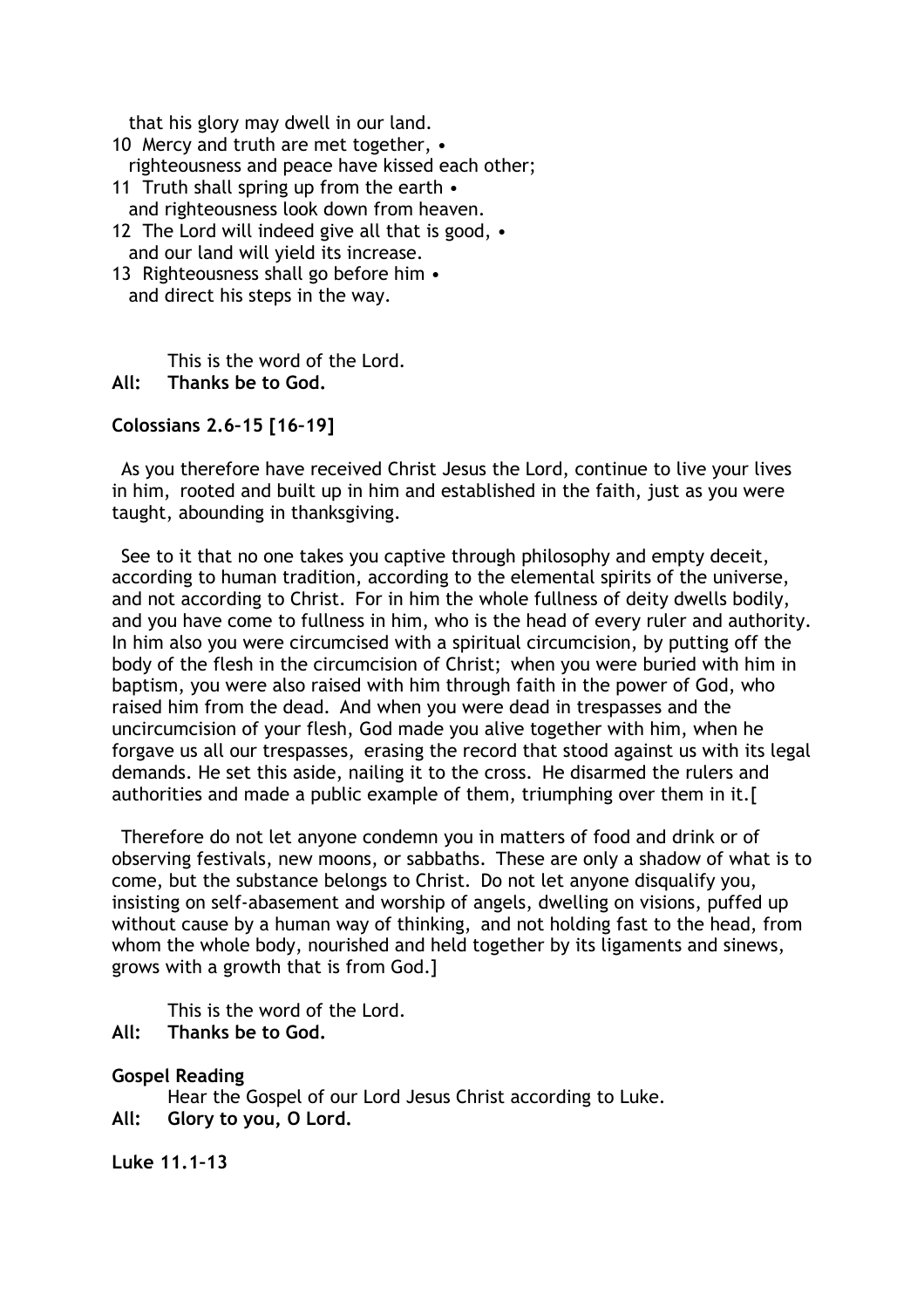He was praying in a certain place, and after he had finished, one of his disciples said to him, 'Lord, teach us to pray, as John taught his disciples.' He said to them, 'When you pray, say:

Father, hallowed be your name.

Your kingdom come.

Give us each day our daily bread.

And forgive us our sins,

for we ourselves forgive everyone indebted to us.

And do not bring us to the time of trial.'

And he said to them, 'Suppose one of you has a friend, and you go to him at midnight and say to him, "Friend, lend me three loaves of bread; for a friend of mine has arrived, and I have nothing to set before him." And he answers from within, "Do not bother me; the door has already been locked, and my children are with me in bed; I cannot get up and give you anything." I tell you, even though he will not get up and give him anything because he is his friend, at least because of his persistence he will get up and give him whatever he needs.

'So I say to you, Ask, and it will be given to you; search, and you will find; knock, and the door will be opened for you. For everyone who asks receives, and everyone who searches finds, and for everyone who knocks, the door will be opened. Is there anyone among you who, if your child asks for a fish, will give a snake instead of a fish? Or if the child asks for an egg, will give a scorpion? If you then, who are evil, know how to give good gifts to your children, how much more will the heavenly Father give the Holy Spirit to those who ask him!'

This is the Gospel of the Lord. **All: Praise to you, O Christ.**

**Sunday 31 July 2022** 7th Sunday after Trinity

**Hosea 11.1–11**

When Israel was a child, I loved him, and out of Egypt I called my son. The more I called them, the more they went from me; they kept sacrificing to the Baals, and offering incense to idols.

Yet it was I who taught Ephraim to walk, I took them up in my arms; but they did not know that I healed them. I led them with cords of human kindness,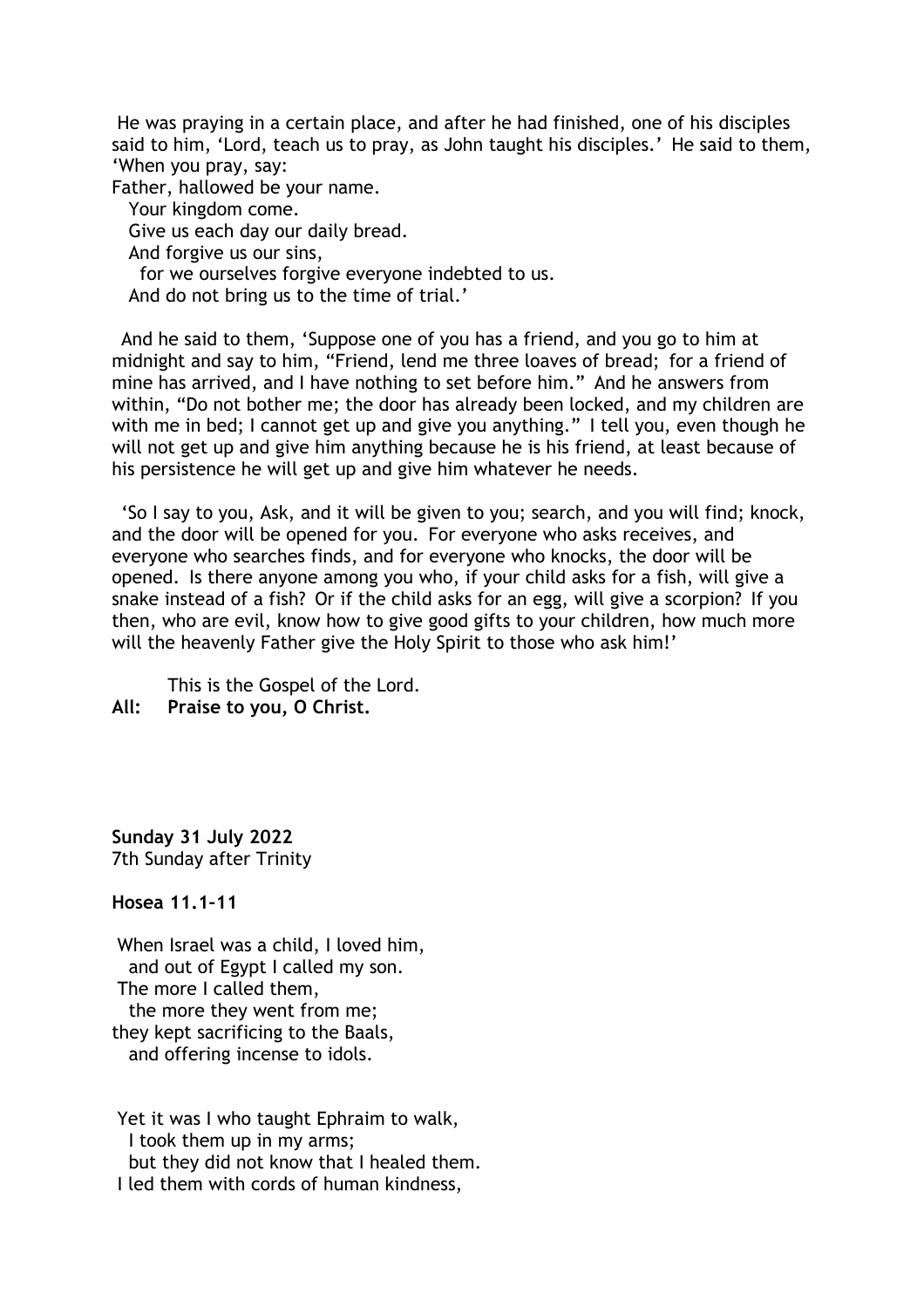with bands of love. I was to them like those who lift infants to their cheeks. I bent down to them and fed them.

They shall return to the land of Egypt, and Assyria shall be their king, because they have refused to return to me. The sword rages in their cities, it consumes their oracle-priests, and devours because of their schemes. My people are bent on turning away from me. To the Most High they call, but he does not raise them up at all.

How can I give you up, Ephraim? How can I hand you over, O Israel? How can I make you like Admah? How can I treat you like Zeboiim? My heart recoils within me; my compassion grows warm and tender. I will not execute my fierce anger; I will not again destroy Ephraim; for I am God and no mortal, the Holy One in your midst, and I will not come in wrath.

They shall go after the Lord, who roars like a lion; when he roars, his children shall come trembling from the west. They shall come trembling like birds from Egypt, and like doves from the land of Assyria; and I will return them to their homes, says the Lord.

This is the word of the Lord. **All: Thanks be to God.**

#### **Psalm 107.1–9, 43**

- 1 O give thanks to the Lord, for he is gracious, for his steadfast love endures for ever.
- 2 Let the redeemed of the Lord say this, those he redeemed from the hand of the enemy,
- 3 And gathered out of the lands from the east and from the west, • from the north and from the south.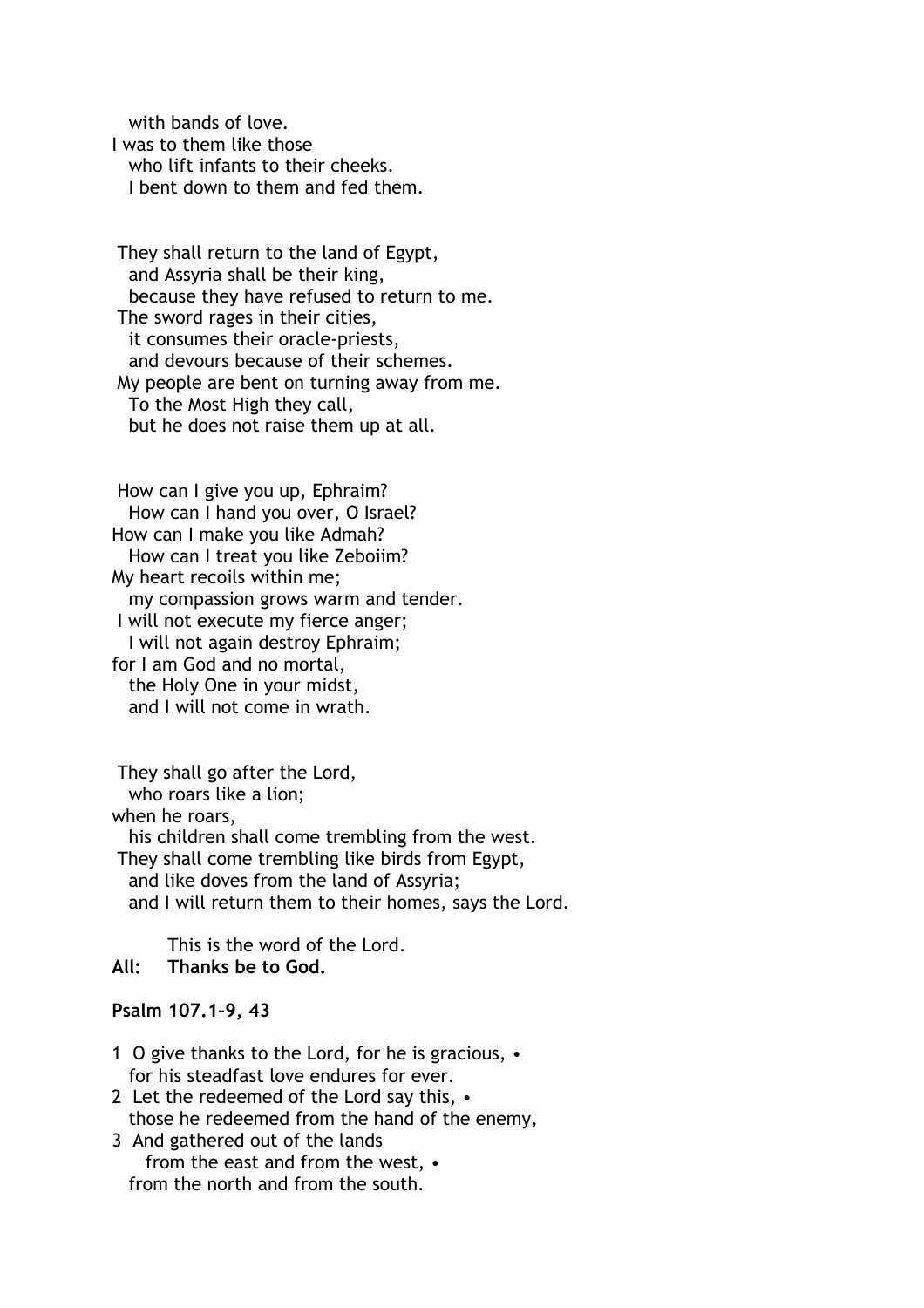- 4 Some went astray in desert wastes and found no path to a city to dwell in.
- 5 Hungry and thirsty, their soul was fainting within them.
- 6 So they cried to the Lord in their trouble and he delivered them from their distress.
- 7 He set their feet on the right way till they came to a city to dwell in.
- 8 Let them give thanks to the Lord for his goodness and the wonders he does for his children.
- 9 For he satisfies the longing soul and fills the hungry soul with good.
- 43 Whoever is wise will ponder these things and consider the loving-kindness of the Lord.

## **107.1–9]**

- 1 O give thanks to the Lord, for he is gracious, for his steadfast love endures for ever.
- 2 Let the redeemed of the Lord say this,  $\cdot$ those he redeemed from the hand of the enemy,
- 3 And gathered out of the lands from the east and from the west, • from the north and from the south.
- 4 Some went astray in desert wastes and found no path to a city to dwell in.
- 5 Hungry and thirsty, their soul was fainting within them.
- 6 So they cried to the Lord in their trouble and he delivered them from their distress.
- 7 He set their feet on the right way till they came to a city to dwell in.
- 8 Let them give thanks to the Lord for his goodness and the wonders he does for his children.
- 9 For he satisfies the longing soul and fills the hungry soul with good.

## **Colossians 3.1–11**

So if you have been raised with Christ, seek the things that are above, where Christ is, seated at the right hand of God. Set your minds on things that are above, not on things that are on earth, for you have died, and your life is hidden with Christ in God. When Christ who is your life is revealed, then you also will be revealed with him in glory.

Put to death, therefore, whatever in you is earthly: fornication, impurity, passion, evil desire, and greed (which is idolatry). On account of these the wrath